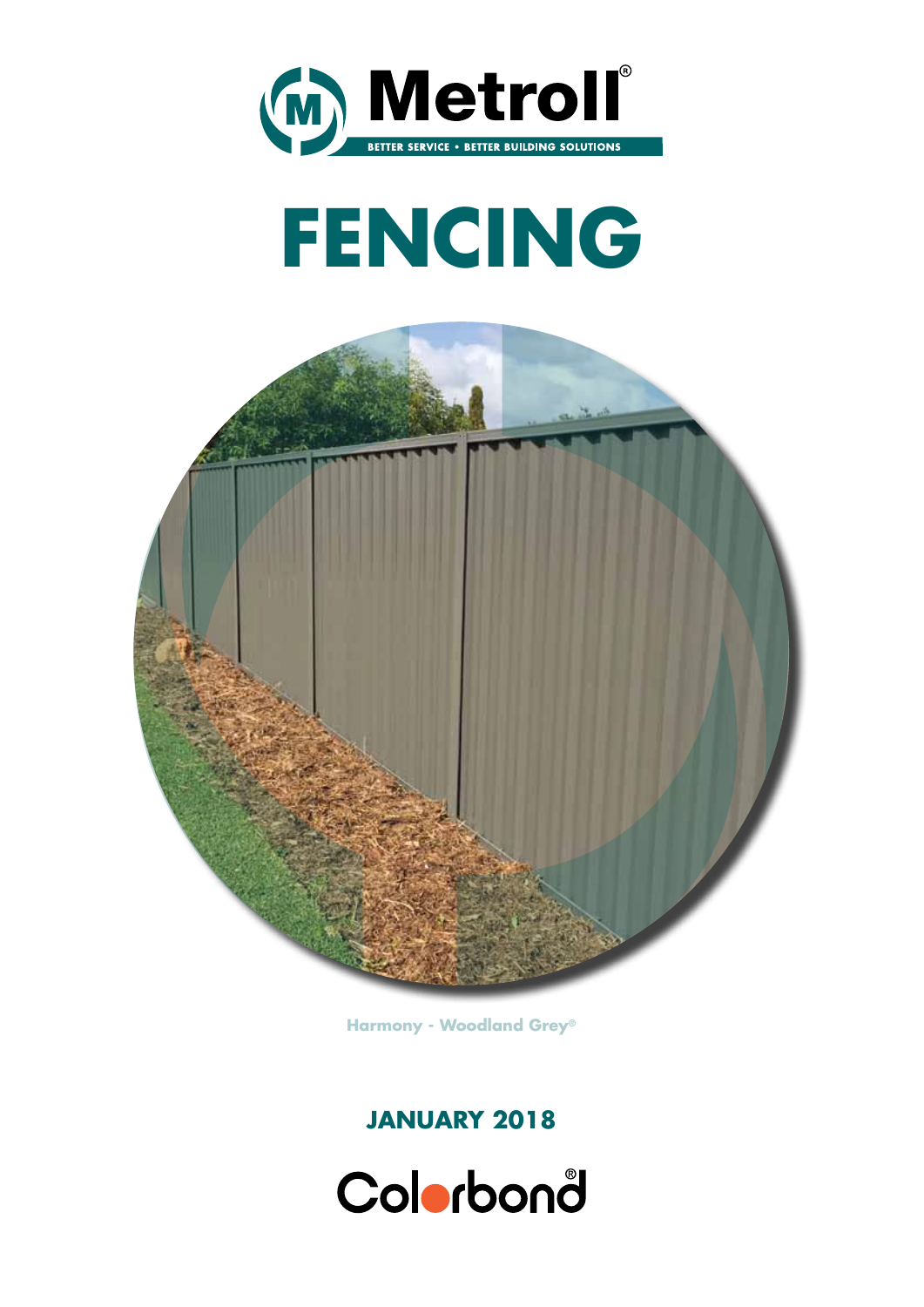# **CHOOSING THE RIGHT FENCE**



When it comes to choosing a fence we understand that you want a fence that ticks all the boxes: **Good Looking**, **Easy to Maintain** and **Durable**. That's why at Metroll we manufacture a range of fence profiles made from genuine COLORBOND® steel. Couple that with our exceptional engineering and local manufacture and you can't go wrong choosing the right fence.



#### Don't be fooled, not all fences are created the same, so at Metroll we pride ourselves on ensuring we factor in all the important items that make our fencing the better choice. Manufactured using only 100% Australian made BlueScope COLORBOND® steel. Not all coloured steel fencing is made from COLORBOND® steel. It's easy to check; COLORBOND® steel fencing is branded with a laser engraving on either side of the fence at least three times on each 2.4m section. Manufactured for compliance to all relevant Australian Standards and backed by a warranty of up to 10 years from BlueScope\*. No painting - simply hose clean! COLORBOND® steel is made specifically for the harsh Australian climate with 50 years of testing and an unbeatable reputation for strength and durability. Manufactured locally with no lengthy wait times and the flexibility to supply non-standard lengths. Includes a range of accessories to help personalise your fence and which can be added post-installation. Available in the fabulous range of 14 COLORBOND® colours. Say goodbye to that gap in the fence and the annoying fence rattle. When installed correctly, Metroll's range of fencing has smooth surfaces and close fitting panels without gaps, visible footholds or loose palings. Quality Guaranteed Warranty Low Maintenance Tried & Tested Made Locally Accessories Colour Choice Better Privacy **Why a Metroll Fence?** Keeping your Metroll fence looking it's best could not be easier, simply **EASY MAINTENANCE**

hose it down periodically with water and use a soft broom to remove any cobwebs. Avoid letting soil or garden fill build up against your fence as this will retain water and cause corrosion. Avoid spraying your fence with garden sprays and fertilisers as this may damage the fence. Should this occur, simply wash the fence down with water.

Made in Australia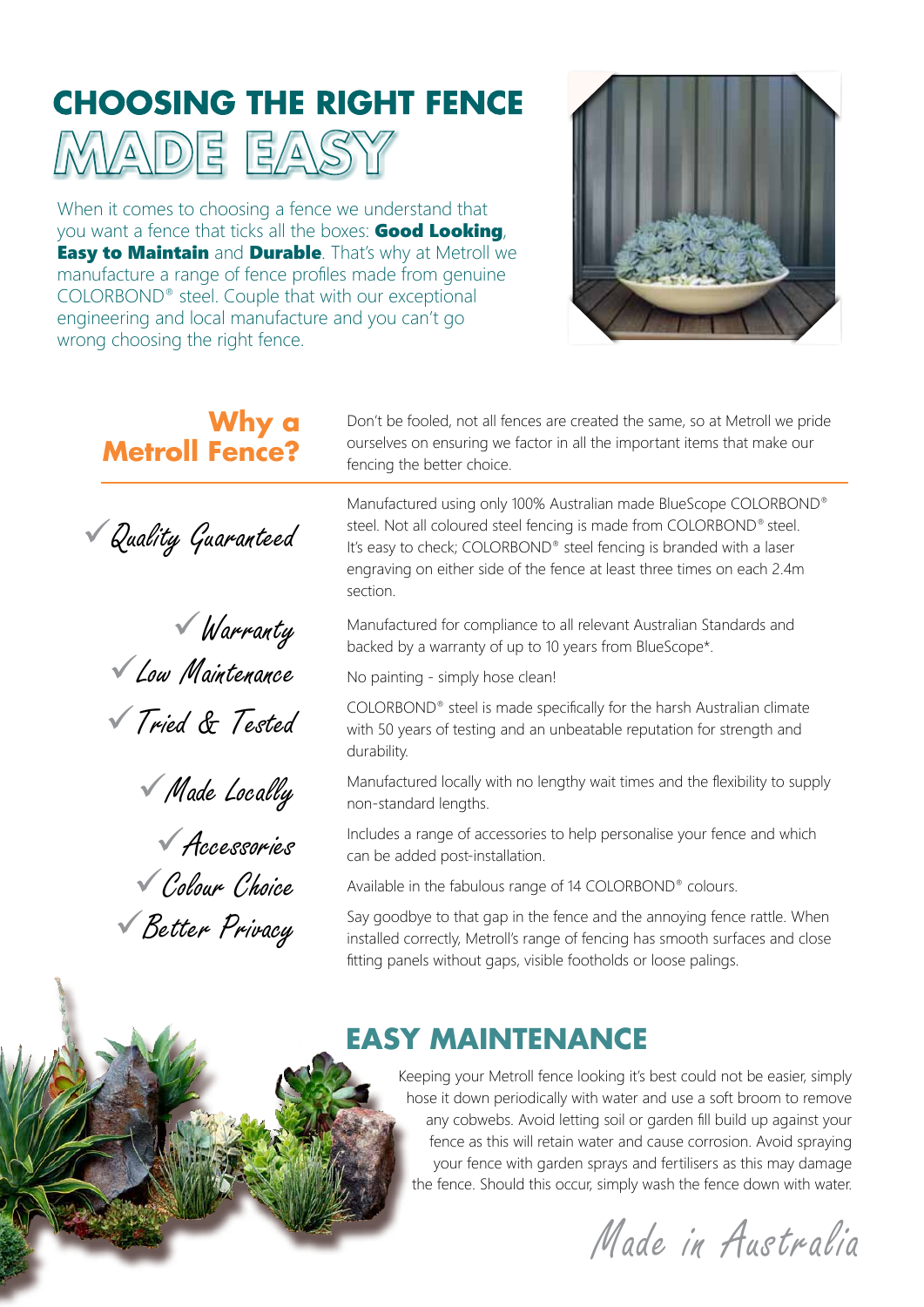

Trimclad

There is always a place for classics and the Trimclad® profile from Metroll is a long standing fencing favourite.

EIGHBOUR TO



Harmony is the ultimate in fencing profiles that gives both neighbours the best side of the fence. Not only does it look great, but it has been engineered to be strong and overlap cleanly.

**Exclusive to Metroll**

### **THINGS TO CONSIDER WHEN PLANNING YOUR FENCE**

**The key to getting things done right is often in the planning, the same applies when you are looking to install a fence. Getting the details right before you start will ensure your fence is long lasting and trouble free. Be sure to take the time to address the following items:**

Installation



If the ground is not level where your fence is being installed you will need to consider if the fence will be stepped or raked. You will also need to taper the end of your fence over the last two panels where there is no corner, unless you live in Wind Region A or Terrain Category 3 of Region B. Ask you fence installer for more detail.

Post Footings

Suitable post footings are critical to the correct installation and performance of your fence. If post footings are inadequate your fence is likely to wobble and even fall over. There are a number of variables that need to be considered when establishing the correct footing requirements; these include Post and Rail Lengths, Wind Region, Terrain Category and the type of ground the fence will be installed into. Your fence installer needs to factor in all of these items to ensure your final fence is solid and long lasting.

Woodland Grey®

Surfmist®